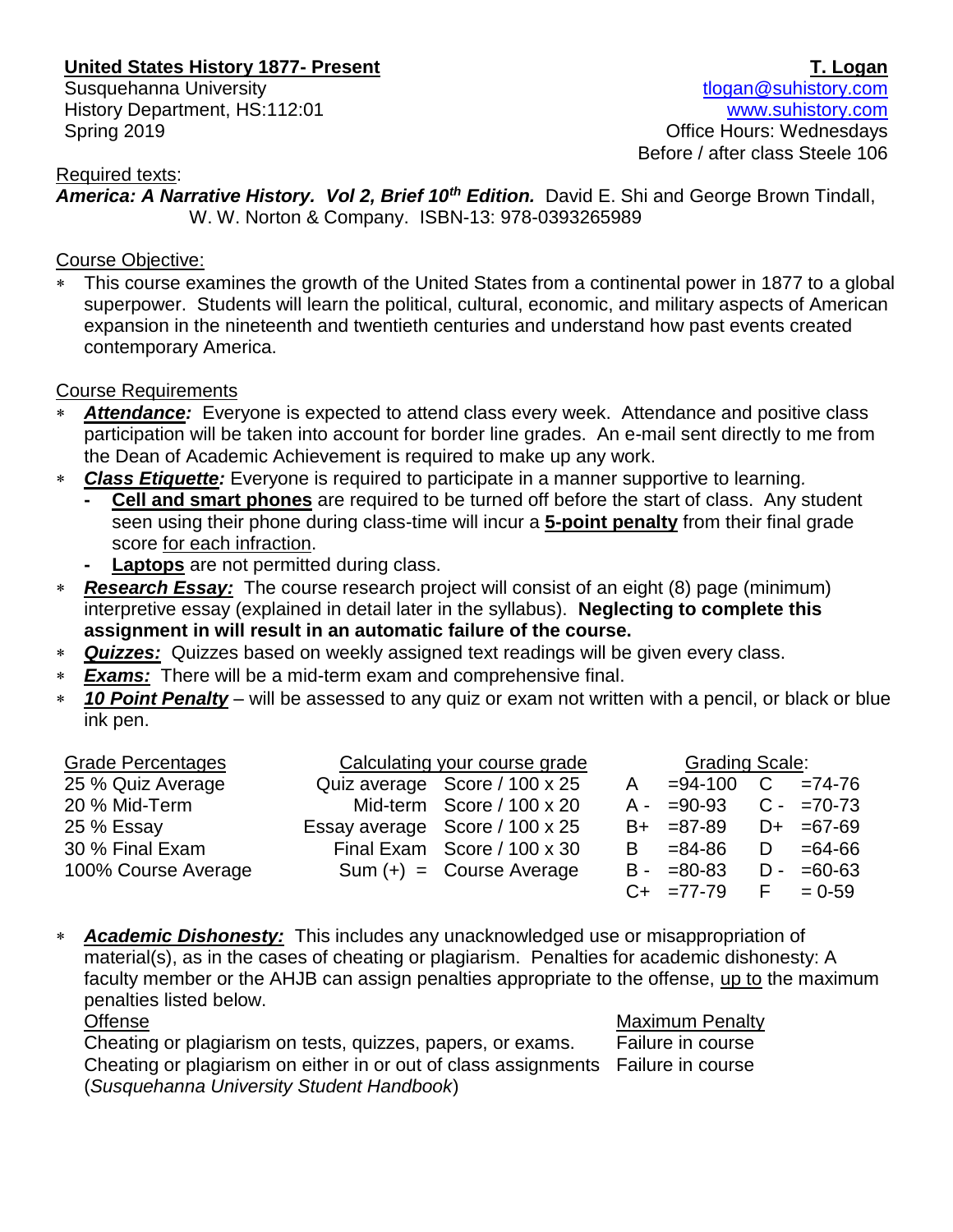# Tentative Course Outline

## Weeks 1-6

- The End of Reconstruction and the Rise of American Industrialism
- The Impact of Modernization on Industrial and Urban Growth.
- Immigration, Labor and, Urban Society in the Gilded Age.
- Populism, Progressivism and the Age of Reform.
- The Spanish-American War and American Imperialism
- Imperial America
- Wilson and World War I Neutrality
- The U.S. and World War I

### *\*\*\*\* Interpretive Essay Due \*\*\*\* February 20*

• Woodrow Wilson and Post-war Peace.

### *\*\*\*\* Mid-Term \*\*\*\* March 6*

Weeks 7-14

- The Red Scare, the "Roaring Twenties," the Great Depression and New Deal
- World War II, the Cold War, and the Red Scare
- Martin Luther King and the Civil Rights movement
- American Society in the 1950s and 1960s and the rise of the Counter Culture.
- The 1960s and the Vietnam War
- LBJ and the Great Society
- Nixon, Ford, and Carter
- Reagan, American Society, and the Cold War in the 1980s.
- The 1990s: Bush and Clinton
- The 21<sup>st</sup> Century: Bush and the War against Terrorism

*\*\*\*\*\*\* Comprehensive Final \*\*\*\*\*\* May 8*